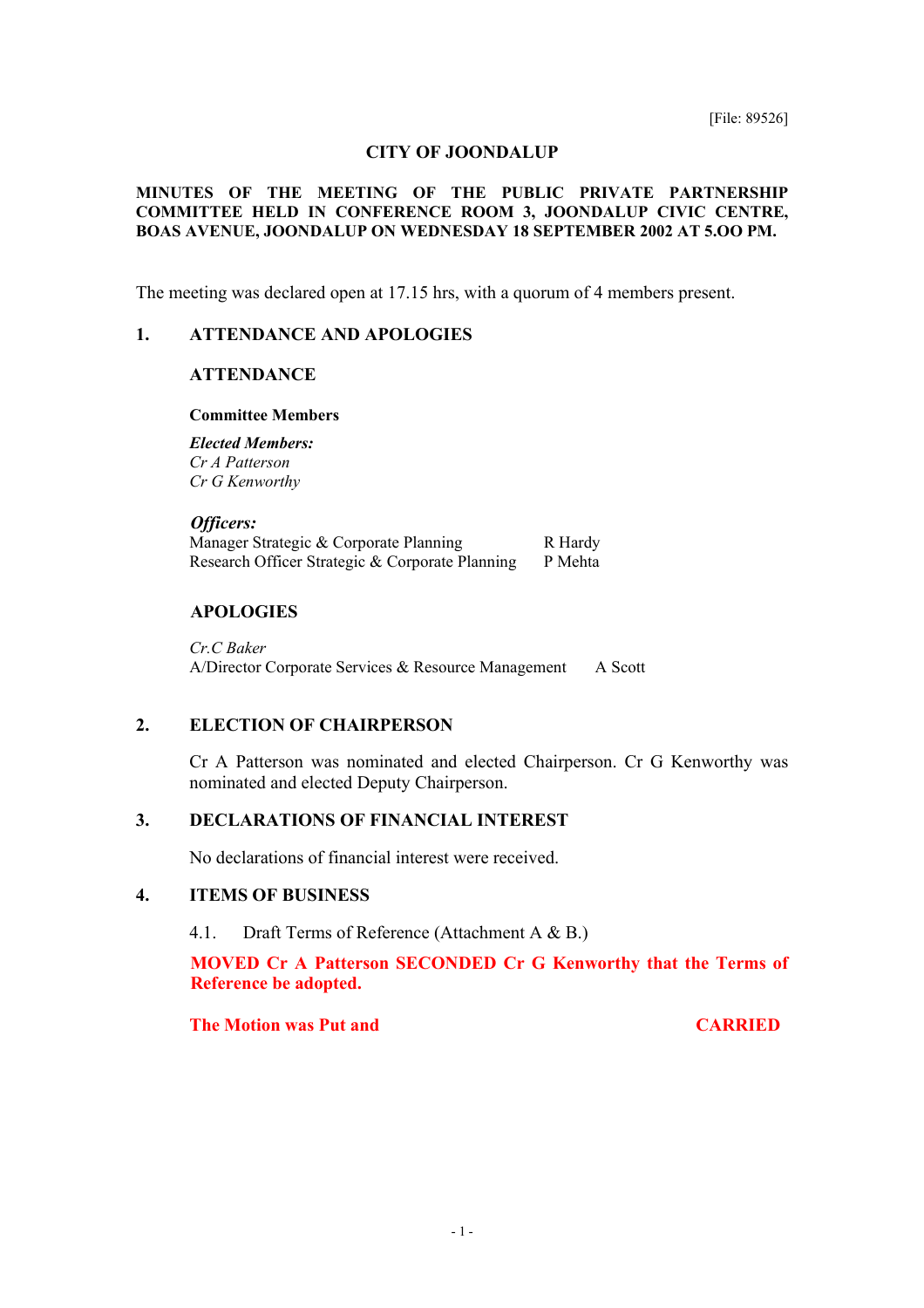4.2. Discussion on format of Presentation at a Council Strategy Session

R Hardy informed the Committee of the proposal to hold a PPP Workshop on Friday 18 October 2002 from 8.45 am to 4.15 pm. The workshop was being organised by the City's Executive Support Officer with the objective of providing the City's Elected Members and staff with information on PPPs, examples of PPP projects as well as risk and project funding. The workshop will be presented/facilitated by Price Waterhouse Coopers, Tempo Services, Thiess, Clifton Coney Stevens and Doric.

Cr Patterson said that as the workshop was being organised on a working day, many Councillors would not be able to attend. It was agreed by the Committee that attendance at the workshop (on 18 October 2002) should not include Elected Members.

*Action: P.Mehta to provide this information to the Executive Support Officer.* 

Cr Patterson directed that a PPP presentation should be made at the first Strategy Session of Council in November 2002. He requested that one/some of the presenters/facilitators (from the PPP workshop of 18 October 2002) could be invited to the first Strategy Session of Council in November 2002 in order to make a PPP Presentation.

*Action: Executive Support Officer to coordinate PPP Presentation to Strategy Session of Council* 

# **5. GENERAL BUSINESS**

5.1 Cr Patterson said that the focus of the Committee should be on identifying ways of funding infrastructure; land development or capital works programmes. He said that asking ratepayers to fund development was not an option.

*The Committee agreed with this view.*

- 5.2 Cr Kenworthy said that a number of City projects could be progressed through a public private partnership. Cr Patterson said that at a later stage, the Committee should be in a position to make recommendations to Council on major City projects like the following:
	- The Joondalup Regional Performing Arts Centre
	- Development of the land at Ocean Reef
	- The Leisure Centres at Duncraig and Craigie
	- Underground Power

*The Committee noted this.*